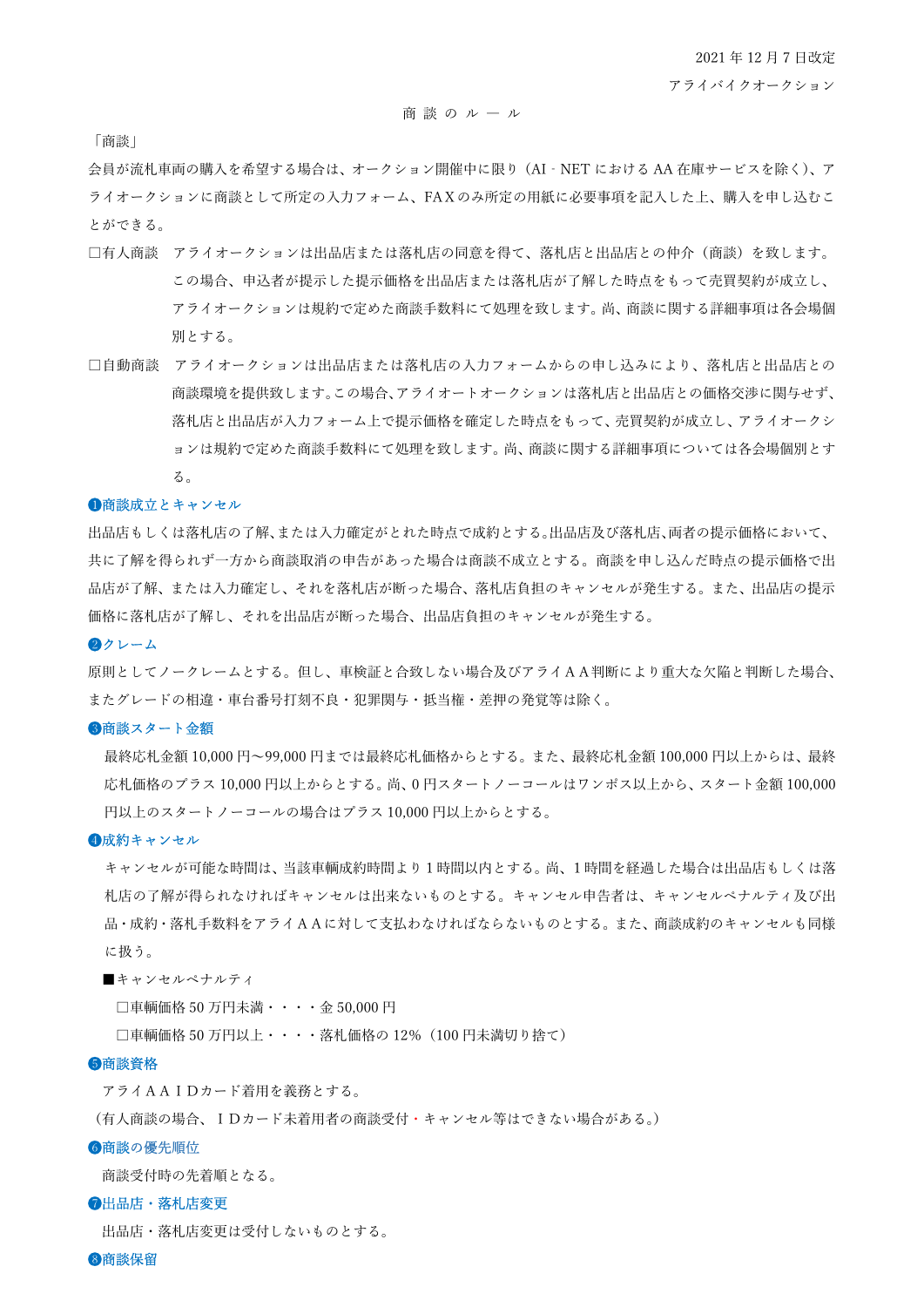□有人商談・・・商談保留は保留開始後 10 分間を制限とする。

□自動商談・・・商談保留は保留開始後 30 分間を制限時間とし、制限時間が過ぎた場合商談不成立とする。

## ❾希望価格の問い合わせ

商談での希望金額を除き、出品店の希望金額の問い合わせは受付しないものとする。

#### ❿商談手数料

規約に準ずる。 □自動商談・有人商談 落札手数料+2,000 円(落札店負担)

## ⓫逆商談手数料

規約に準ずる。 □成約手数料+2,000 円(出品店負担)

自動商談フロー



Effective Date: December 7, 2021

Terms and Conditions for Unsold Vehicle Purchase Negotiation Service

At Arai Bike Auction

## 「NEGOTIATION SERVICE」

If a member wishes to purchase unsold vehicles, the request can be accepted only during the auction in progress. Submitting the negotiation form by send a fax to our office (NEGOTIATION AGENT SERVICE) or fill out the negotiation form on AI-NET system (AUTOMATED NEGOTIATION SERVICE). (except "AA Zaiko" service offering on our AI-NET system.)

# ◇「NEGOTIATION AGENT SERVICE」

Arai AA provides mediation for seller or buyer. Once the seller or buyer accepts the price offered by the person in opposite, the negotiation is considered to be succeeded and Arai AA will charge fees based on our terms and conditions. The terms and conditions of a regulations of negotiation depends on the auction house.

# ◇「AUTOMATED NEGOTIATION SERVICE」

Arai AA provides negotiate conditions for seller and buyer. In 「AUTOMATED NEGOTIATION SERVICE」, Arai AA will not take part in the price negotiation. The seller or buyer will negotiate on the "AI-NET service" by fill out the form, and finalized at submitted price, the negotiation is considered to be succeeded. Arai AA will charge fees based on our terms and conditions. The terms and conditions of a regulations of negotiation is depends on the auction house.

## ①COMPLETION AND CANCELLATION OF THE NEGOTIATION SERVICE

Once both seller and buyer agree on negotiated price, it will be considered as completion of negotiation. If seller and buyer could not meet with the agreeable price and either one of the party requests to withdraw the deal, then it consider as unsuccessful negotiation.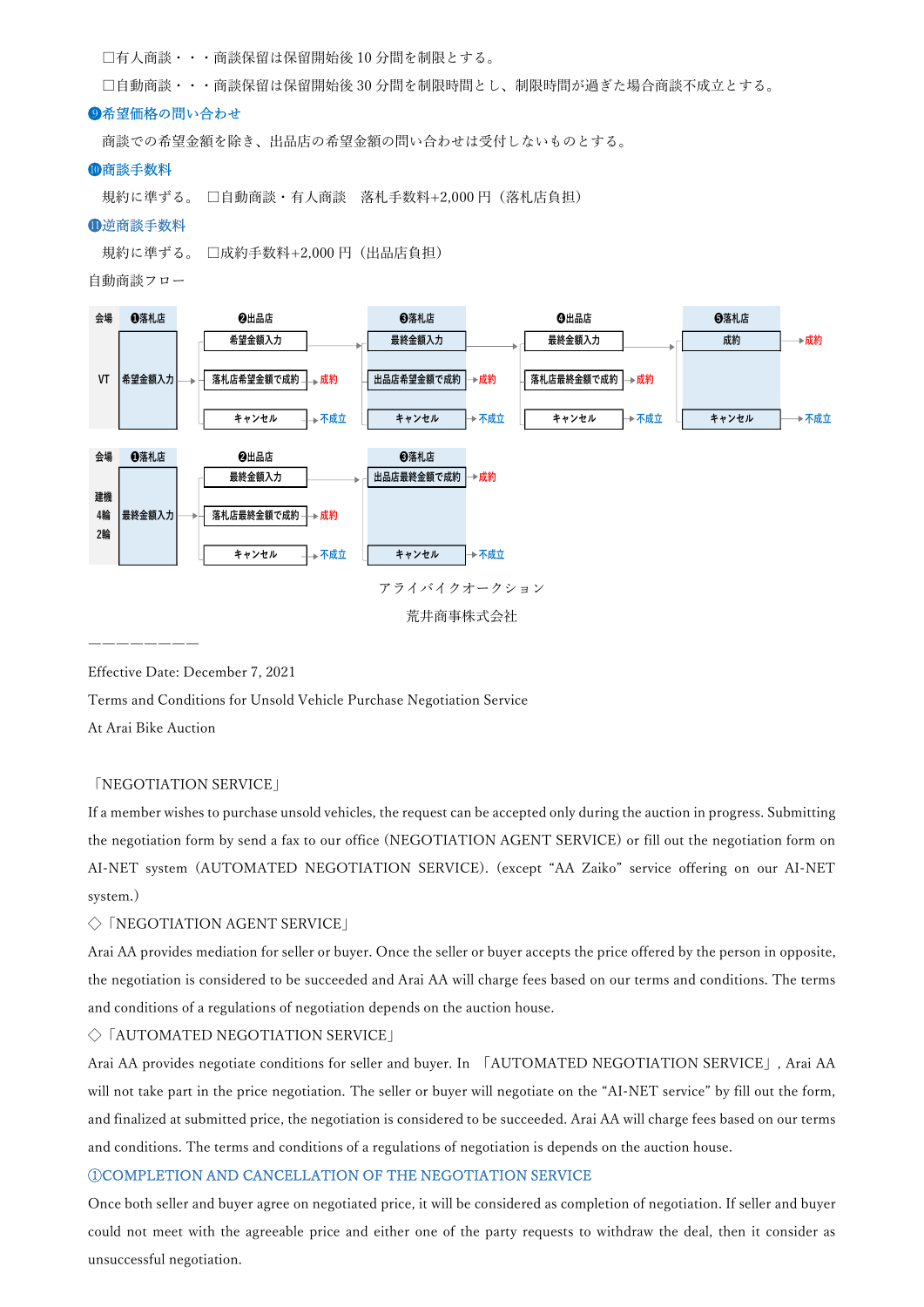There will be cancellation fee applied to the buyer if buyer cancels the offer after seller agreed to sell at buyer's offered price. There will also be cancellation charge applied to the seller. If seller cancels the deal once buyer agrees to purchase at the seller's counter offer.

# ②ARBITRATION

No arbitration policy will be applied on all vehicles purchased through negotiation service except following conditions: discrepancy on documents, major defects recognized by Arai AA, inappropriate disclosure on grade, mortgage, foreclosure , defective engrave of identification number.

## ③NEGOTIATION OFFER STARTING PRICE

If there were any bids on unsold vehicle over 100,000JPY, negotiation starting price will be the highest bidding amount plus 10,000JPY. If the auction "starting price" is over 100,000JPY, and no bid, the negotiation starting price will be auction "starting price" plus 10,000JPY.

If there are any bids on unsold vehicle within 99,000JPY, negotiation starting price will be the highest bidding price. If the auction "starting price" is within 100,000JPY, and no bid, the negotiation starting price will be auction "starting price" plus 1pos.

## ④CANCELLATION AFTER BID AWARDED AT AUCTION

If either buyer or seller wishes to cancel transaction on sold vehicle, the cancellation request can be accepted without obtaining other party's permission as long as request is made within one hour of period from bid awarded.

Any cancellation requests after one hour from bid awarded, a permission from other party must be obtained prior to process the cancellation.

All applicable auction fees and cancellation fee will be charged against to the party who requested cancellation,

Above terms and conditions will also applied to the cancellation on unsold vehicle purchase negotiation services.

#### ■Cancellation fee

Sold amount less than 500,000JPY : 50,000JPY

Sold amount 500,000JPY or more : 12% of auction sold price(round off under 100JPY)

# ⑤QUALIFICATION FOR REQUESTING NEGOTIATION SERVICES

Arai AA ID card must be presented. Without presenting Arai AA ID card, Arai AA may not be able to provide any standard services including : negotiation offer, cancellation etc.

# ⑥NEGOTIATION ACCEPTANCE PRIORITY

Negotiation rights will be given as first-come-first-served.

## ⑦SELLER/BUYER NAME CHANGE

Arai AA does not accept any name change.

# ⑧PENDING NEGOTIATION

「NEGOTIATION AGENT SERVICE」: If necessary, Arai AA allows maximum 10 minutes negotiation pending time for buyer or seller to make final decision.

「AUTOMATED NEGOTIATION SERVICE」: If necessary, it has been approved maximum 30 minutes negotiation pending time for buyer or seller to make final decision. If breach of time limits, the negotiation is consider to be failed.

# ⑨DISCLOSURE OF SELLER'S SELLING PRICE

Arai AA will not disclose seller selling price prior to the negotiation.

## ⑩NEGOTIATION SERVICE FEE

Please refer Arai AA rules and regulation guide for most recent fee structure details.

 $\Box$ NEGOTIATION SERVICE FEE : Auction Buyer's Fee +2,000JPY(Buyer's Fee)

□COUNTER NEGOTIATION SERVICE FEE : Closing Fee +2,000JPY(Seller's Fee)